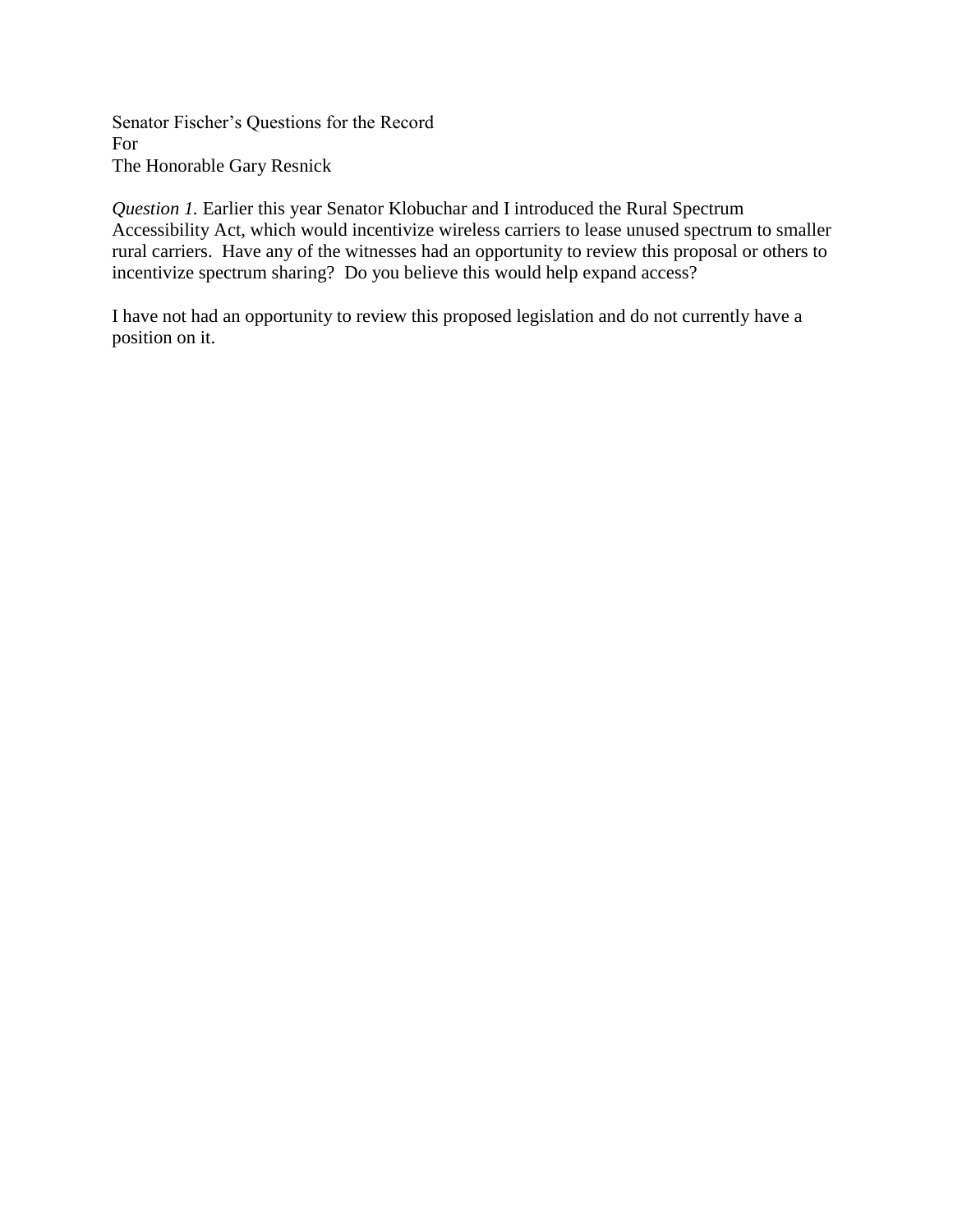## Senator Daines' Questions for the Record For The Honorable Gary Resnick

*Question 1.* Mr. Resnick, you mention in your testimony that local leaders are managing many infrastructure needs and that sometimes there are delays to deployment. Can you expand on that and tell us what the sticking points are and what you, as local leaders, are up against that cause difficulty in moving the deployment process forward?

Thank you for this question. As an initial matter, it is important to note that the industry has reduced, voluntarily, the number of wireless infrastructure sites between December 2013 and December 2014. (Source: http://www.ctia.org/your-wireless-life/how-wireless-works/annualwireless-industry-survey.) Moreover, according to informtion provided to me, the industry is not seeking to add a significant number of new sites in 2016. Thus, there is not a crisis in terms of the industry looking to add new wireless infrastructure sites and not being able to do so. Quite the contrary, largely because of how many sites have been successfully processed by local governments and constructed, the industry is not seeking to add as many sites as it has in prior years. There are certainly no issues created by local governments with respect to deploying new facilities.

To expand on challenges faced by local leaders, we have many challenges to provide services with limited government resources. The vast majority of local governments nationwide do not have a large number of staff members to process applications, and these staff members review, provide comments, inspect and manage a wide variety of activities in response to applications and inquiries from the private sector, in addition to handling government initiated projects to improve the quality of life for citizens and economic development activities. These functions are in addition to processing applications for deployment of communications facilities that may be filed. Local leaders and staff manage infrastructure deployment both in the rights-of-way and on government and private property. These management responsibilities include public works and utilities staff and land use and planning staff. Such activities range from engineering work for utilities and roads, land use planning and zoning compliance, drainage impacts, parks planning, development impacts on groundwater, hazardous materials, legal issues and other issues as well.

I am not suggesting that there are deployment delays *because* these are communications facilities. Rather, I was referring to the need to address *all* of our staffs' obligations in due course, given limited staff and resource constraints. The industry as well has challenges and does not have unlimited resources to pursue the deployment of wireless facilities.

Perhaps the best way to address the question is to provide an example using my City, Wilton Manors, FL, as an example. We have a population of approximately 12,000, but are fortunate to be able to budget significant resources to be able to pursue and respond to land use and planning activities than many local governments our size. During our budgeting process for our 2015-16 fiscal year, we identified several large-scale private development and infrastructure projects expected to be submitted, as well as government initiated land use and planning activities we determined to address. For example, we have two fairly large private developments that will be submitting applications for approvals this year that will have significant government resources in terms of plans review, comments, public hearings, permitting and inspection. IN addition, our private electric utility will be applying for permits for significant infrastructure utility pole